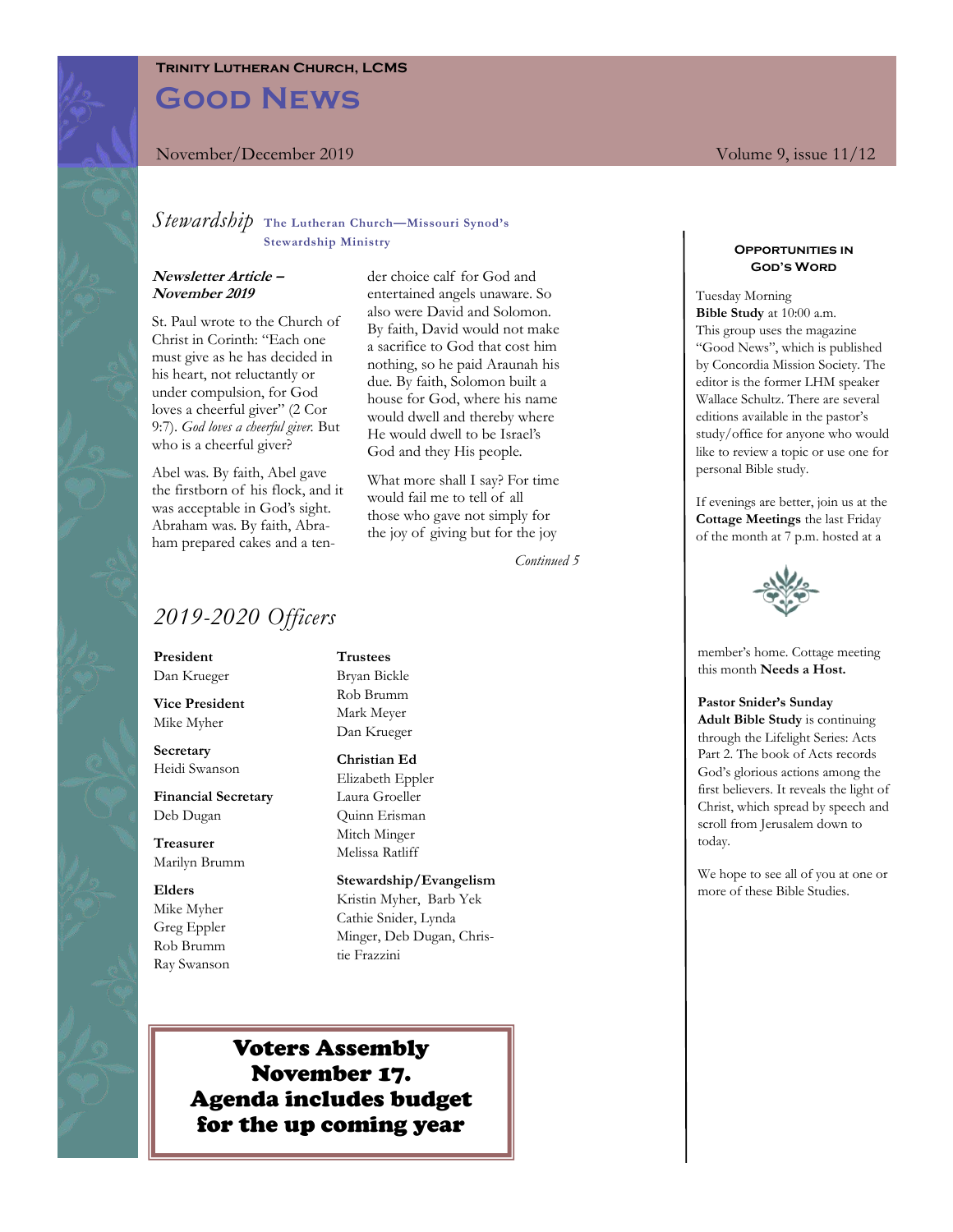

# *"A Mysterious Christmas Gift"*

I looked at the gift. It looked SO different than the others under the tree. It was so carefully wrapped and even had a ribbon tied in a bow. In rich red paper it was beautiful! THIS gift was larger than the others too. Something was missing… It didn't have a name on it. I couldn't ask whose it was; it seemed too special. I just looked in wonder. Just having it under the tree added something special to Christmas.

That Christmas, along with other holidays, was not special. Holidays, in my home, were filled with lots of drinking.

Drinking always led to yelling. ..

Yelling led to fights. . .

Fights sometimes went beyond words . . .

In our home the "special" had been lost in holiday events. This Christmas in particular was framed in angry discussions of job loss and financial stress. I overheard a lot.

The GIFT was so mysterious; it was a blaze of red color in my black and white world. It captured my mind.

I could hardly contain myself as the time came to open presents! I am the youngest of four. Presents were handed out in order, oldest to youngest. Each time another gift was handed out the anticipation built.

It did not go to my sister. . .

My oldest brother did not get it. . .

My middle brother was given the box next to it. . .

Next, my mom's hand reached for THE gift . . . **my world** 

**went into slow motion** when she handed THE mysterious, beautifully wrapped gift to me! For just a moment I didn't move. Maybe it was a mistake… then I saw the hidden tag; it said, "**To Mike from Santa.**" It was real. It was for me. My fingers began to unwrap the box; I was still in disbelief. As the paper fell away, I could hardly believe my eyes; a brand new pair of black ice skates. New for ME! Being the youngest boy with two older brothers almost nothing was new coming to me. Now right in front of me were brand new shiny ice skates.

I remember nothing else of that day beyond skating up and down the ice covered country roads. I was the only one thankful for the recent ice storm! In the next few days, I'm sure I must have broken some world record for the distance skated by a 9 year old boy.

That gift lifted me out of a fog. I'm not sure what I would label the fog. Maybe it was the expectation that somehow Christmas should be special. Maybe it was TV or maybe comments I heard at school but somehow I thought Christmas should be a special time. The mysterious gift made that Christmas the most memorable of my childhood. I never found out who "Santa" was. I wish I could say, "Thank you" and let them know how much that gift meant. Someone's kindness made a significant impact and a memorable Christmas.

I now know there is another mysterious gift that makes Christmas special. Often it is missed in the busyness, emotion or misplaced focus of the season. This gift has removed the fog of despair that had a grip on my life. This mysterious gift came in the form of a baby born in a stable. When I consider that Jesus left the perfection of heaven, it is almost incomprehensible. He came to walk the planet He created. Each day, His heart was broken by the people he came to serve. He did this for nine year old boys. All this is wonderful, mysterious and beautiful. What a gift. Since I do know THIS gift giver, I can say "Thank you" for a life changing gift.

## *By Mike Woodword*

*[https://thoughts-about-god.com/](https://thoughts-about-god.com/christmas_/mw_mysterygift) [christmas\\_/mw\\_mysterygift](https://thoughts-about-god.com/christmas_/mw_mysterygift)*

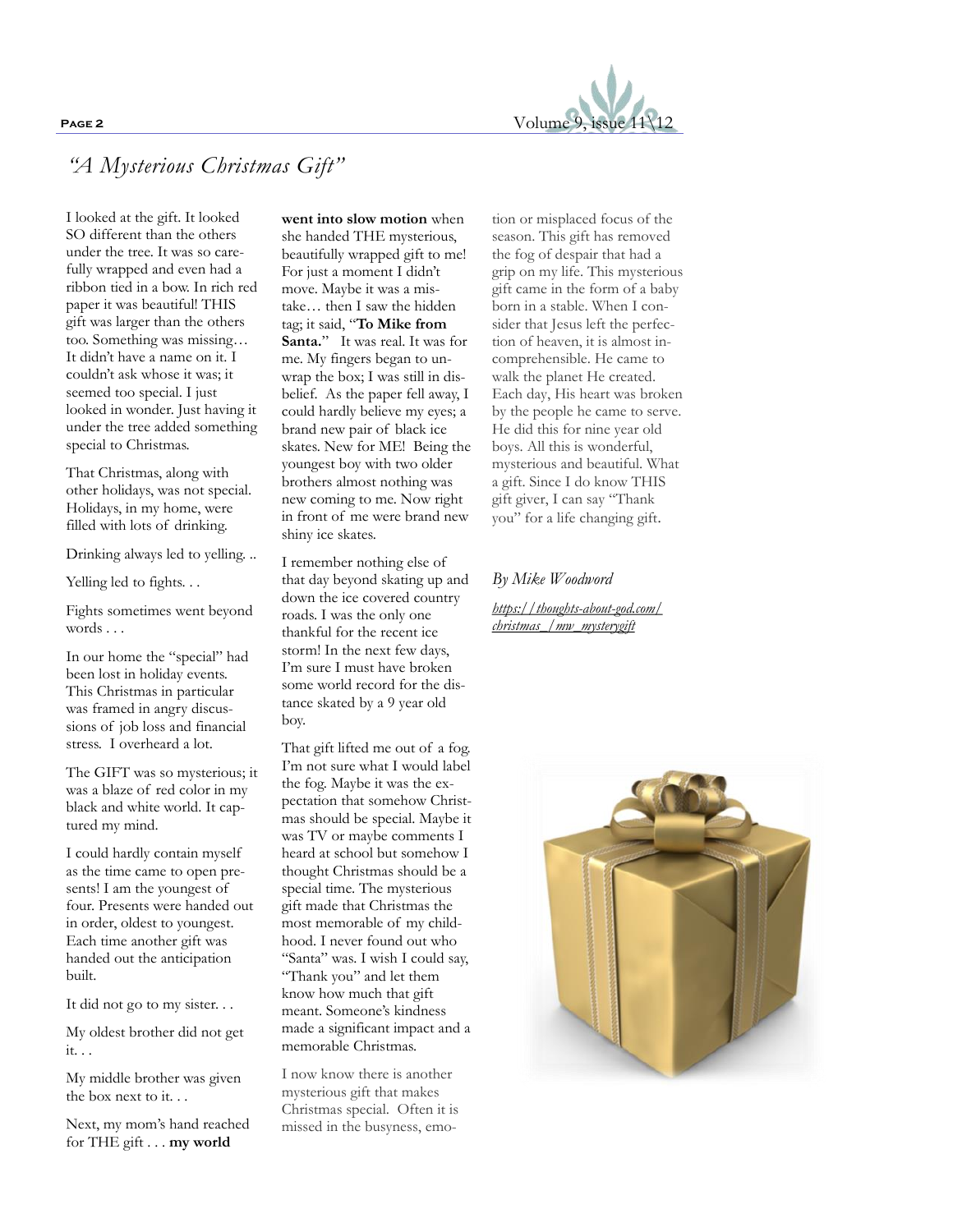|              | Saturday      | $\mathbf{\Omega}$  | 5pm Harvest Din-<br>$\circ$<br>ner                                        | $\leq$<br>$8$ am - $6$ pm<br>Craft Day                                    | 23                                                                                                 | SO                                                                    |                                                                                                             |
|--------------|---------------|--------------------|---------------------------------------------------------------------------|---------------------------------------------------------------------------|----------------------------------------------------------------------------------------------------|-----------------------------------------------------------------------|-------------------------------------------------------------------------------------------------------------|
|              | Friday        |                    | $\infty$                                                                  | $\overline{5}$                                                            | Cottage Meeting<br>22<br>Place to be an-<br>nounced                                                | 29                                                                    | Helen Riggs<br>Barb Yek                                                                                     |
|              | Thursday      | $\overline{\odot}$ | $\overline{\phantom{0}}$<br>7:00 Posse                                    | $\overline{4}$<br>7:00 Elders                                             | $\overline{2}$                                                                                     | 28<br>Thanksgiving                                                    |                                                                                                             |
|              | Wednesday     | SO,                | $\sim$<br>Prayer<br>7:00 Choir<br>6:00 pm<br><b>Warriors</b>              | $\tilde{c}$<br>Prayer<br>7:00 Choir<br>6:00 pm<br>Warriors                | $\mathcal{Q}$<br>6:00 pm Prayer<br>7:00 Choir<br>Warriors                                          | 6:30 Thanksgiving<br>Eve service<br>27                                | Altar Guild                                                                                                 |
|              | Tuesday       | 29                 | 5<br>10:00 Bible Study                                                    | $\overline{2}$<br>10:00 Bible Study<br>3:00 New Crea-<br>tion dinner host | $\overline{\phantom{0}}$<br>10:00 Bible Study                                                      | $\frac{2}{6}$<br>10:00 Bible Study                                    | Acolyte: Nov 3 Erik Swanson<br>Nov 10 Madysin Gray<br>Nov 17 Daniel Eppler<br>Nov 24 Kathryn Brumm<br>Notes |
|              | Monday        | 28                 | 4<br>7:00pm Trustees                                                      |                                                                           | $\frac{\infty}{2}$                                                                                 | 25                                                                    | $\mathbb{C}$                                                                                                |
| November 20' | <u>Sunday</u> | $\overline{27}$    | $\infty$<br>8:45 Bible class<br>Sunday School<br>10:00 Worship<br>w/Comm. | $\supseteq$<br>8:45 Bible class<br>Sunday School<br>10:00 Worship         | $\overline{1}$<br>Voters assembly<br>Sunday School<br>8:45 Bible class<br>10:00 Worship<br>w/Comm. | $\overline{24}$<br>8:45 Bible class<br>Sunday School<br>10:00 Worship | $\overline{ }$                                                                                              |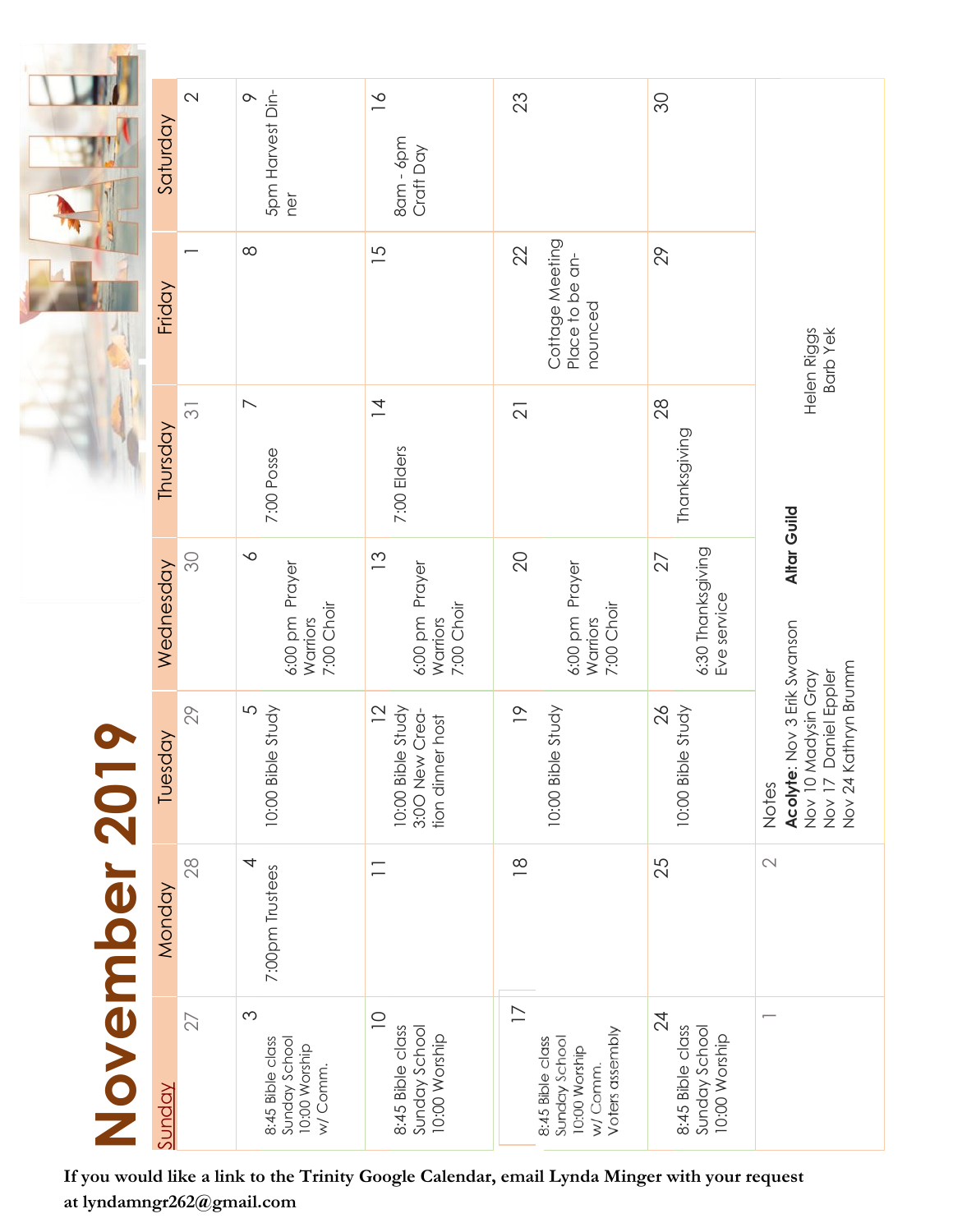|               | Saturday  | $\overline{\phantom{1}}$                                      | $\overline{4}$                                                     | $\overline{\mathcal{L}}$                                                        | 28                                                                        | 4                                                        | <b>Advent Aco-</b><br>12/29<br>12/18 Luke Eppler                                                                                                                          |
|---------------|-----------|---------------------------------------------------------------|--------------------------------------------------------------------|---------------------------------------------------------------------------------|---------------------------------------------------------------------------|----------------------------------------------------------|---------------------------------------------------------------------------------------------------------------------------------------------------------------------------|
|               | Friday    | Ladies<br>$\sim$<br>7:30pm<br>Outing                          | $\tilde{c}$                                                        | $\overline{20}$                                                                 | 27<br>7:00pm Cottage<br>meeting                                           | $\infty$                                                 | Daniel Eppler, 12/4-8 Kathryn Brumm, 12/15 Brianna Polenz, 12/22 Erik Swanson,                                                                                            |
|               | Thursday  | 6:00pm Posse Tree<br>Decorating Every-<br>5<br>one Welcome    | $\overline{2}$<br>7:00pm Elders                                    | $\overline{0}$<br>7:00pm Council                                                | $\frac{2}{6}$<br>7:00pm Steward-<br>ship and Evange-<br>$\lim_{\sim}$     | $\mathbb{C}$                                             |                                                                                                                                                                           |
|               | Wednesday | 4:30 Prayer Warriors<br>4<br>5:30 Soup Supper<br>6:30 Worship | 4:30 Prayer Warriors<br>$\Box$<br>5:30 Soup Supper<br>6:30 Worship | 4:30 Prayer Warriors<br>$\frac{8}{1}$<br>5:30 Soup Supper<br>6:30 Worship       | Christmas day 10:00<br>25<br>worship                                      |                                                          | lyte: 11/28 Madysin Gray, 12/04 Kathryn Brumm, 12/11 Eric Swanson,<br>Altar Guild: Cathie Snider and Joanna Krueger<br>Christmas Eve: Ben Ratliff, Christmas: Luke Eppler |
|               | Tuesday   | $\infty$                                                      | $\supseteq$                                                        | $\overline{1}$                                                                  | 6:30<br>$\overline{24}$<br>Christmas eve<br>Worship                       | $\overline{\mathcal{E}}$                                 | Acolyte: 12/1<br>Luke Eppler<br>Notes                                                                                                                                     |
| December 2019 | Monday    | $\sim$<br>7:00pm Trustees                                     | $\sim$                                                             | $\geq$                                                                          | 23                                                                        | 80                                                       | $\searrow$                                                                                                                                                                |
|               | Sunday    | 8:45 Bible class<br>Sunday School<br>10:00 Worship<br>w/Comm. | $\infty$<br>8:45 Bible class<br>Sunday School<br>10:00 Worship     | $\overline{5}$<br>8:45 Bible class<br>Sunday School<br>10:00 Worship<br>w/Comm. | 22<br>Children's<br>Sunday School<br>8:45 Bible class<br>Program<br>10:00 | 29<br>8:45 Bible class<br>Sunday School<br>10:00 Worship | $\cup$                                                                                                                                                                    |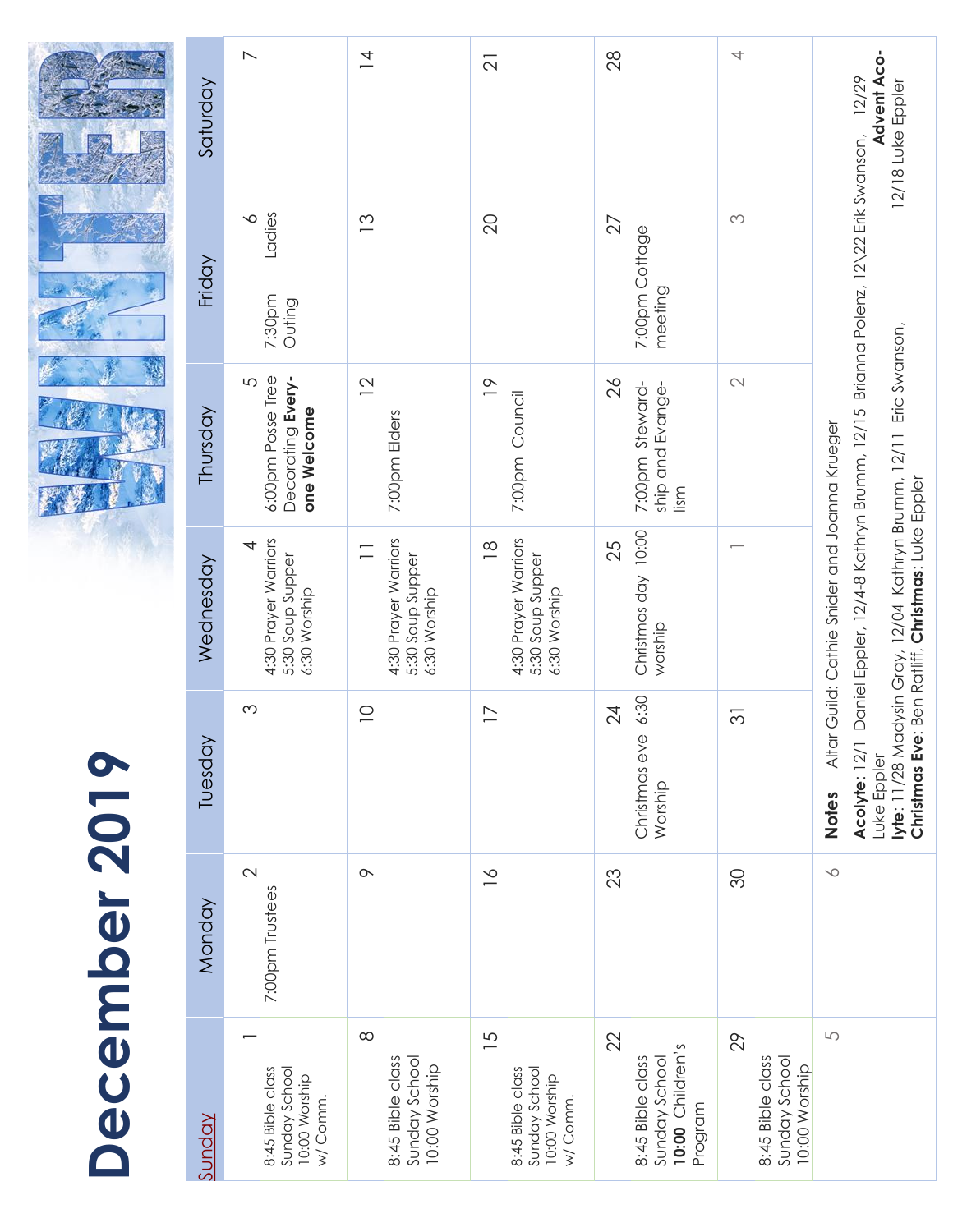

# *Prayers of Trinity*

Praise and thanksgiving:

Blessing, glory, wisdom, thanksgiving, honor, power and might be to You, our God, now and forever! Hear us who pray in peace in the name of our Lord, Jesus Christ. O God, Holy and eternal, who did permit us to enter into the fellowship of that holy suffering by which Your dear Son, our Savior, conquered sin and death; grant that we may celebrate the remembrance of His passion with true devotion, accept the cross as his disciples, and thus fulfill Your holy will; through the same Jesus Christ, our Lord. We pray for those among us who are in special need of your

guidance and healing:

- Carole Welser, Dave Finazzo—strength and healing.
- Shut-ins--Caroline Cadeau, Al Jacoby
- Earl Sparks—Heart—tests and recovery
- Stuart Meyer Healing and recent cancer diagnosis
- Don Van Gorden, Carolyn and Joe Benkovsky, Dianne and Rudy Vik, Dennis Miller-- strength and health
- Ed Hodgens —speedy recovery from back surgery
- Continued healing: Cynthia Moehring, Mary Meyer,

Joanne and Bob Hickman, Don Keiser.

- Chuck Harrison, Chuck Crowder, Judy Lasko, Robin Fletcher, Kyle Knipp, Ava Allen, Tracy Brohmen, Kenny Cadle, Carol Thompson, Sarah Burns, Libby in their battles with cancer.
- for all the baptized, that in daily repentance all might cling to God's promises of forgiveness and eternal life in Christ

"Ask, and it will be given to you; seek AND YOU WILL FIND; knock, and the door WILL BE OPENED TO you.

For everyone who asks receives; he who seeks finds;

and to him who



## *Birthdays and Anniversaries*

| Haydin Gray            | 11/1  |
|------------------------|-------|
| <b>Betty Love</b>      | 11/2  |
| Daniel Krueger 11/8    |       |
| Porter Hindman 11/10   |       |
| Joseph Benkovsky 11/11 |       |
| Tom Voltattorni 11/12  |       |
| Caroline Cadeau 11/15  |       |
| Jarred Snider          | 11/15 |
| Cha Snider             | 11/17 |
|                        |       |

| Sharon Huetteman | 11/25 |
|------------------|-------|
| Tim Erisman      | 11/29 |
| Mitch Minger     | 11/29 |
| Dahlia Schlaff   | 11/29 |
|                  |       |
|                  |       |

Bryan and Amy Bickel 11/28

*Stockbridge Community Outreach*

Stockbridge Community Outreach – Cathie Snider said they are in high need of dish soap. We'll collect it in October and Cathie will deliver.



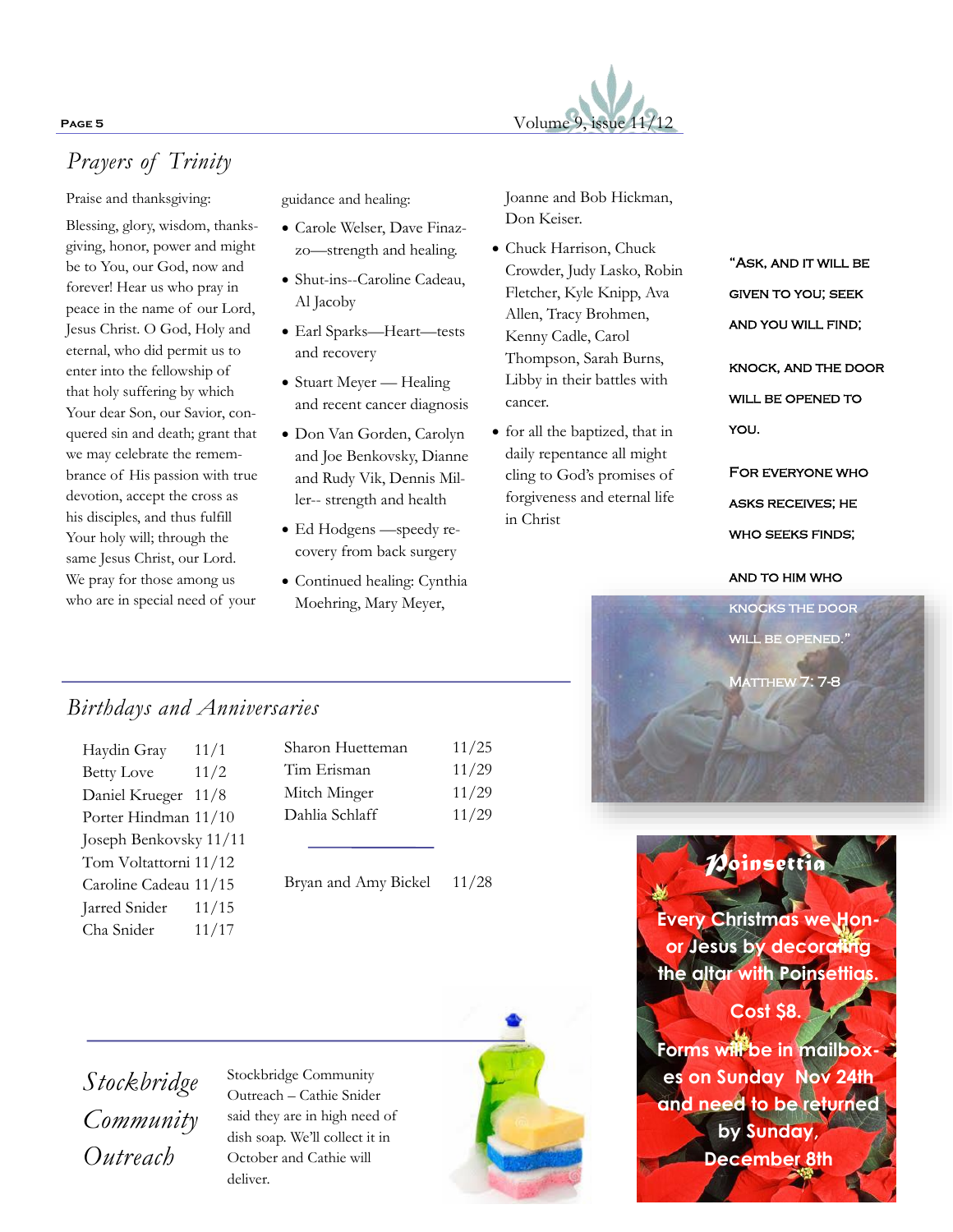

## *Stewardship and Evangelism continued*

of knowing the One to whom they gave.

So also our Lord, who for the joy set before Him, gave everything, yes, even His life, enduring the cross and scorning its shame. He gave to the shedding of His blood, willingly and resolutely setting His face toward Jerusalem to die for the life of the world. Though He

was rich in every way, He became poor, so that by His poverty we might be rich beyond measure.

So then, let us – like Abel and Abraham, like David and Solomon, and even like our Lord Jesus Christ – give cheerfully to God for the work of His kingdom in our midst. Like them, let us decide in our heart – for

the joy set before us – the joy of knowing the One to whom we give is the One who gives us all good things.

## *Posse News*

**November** meeting will be on Thursday the 7th at 7 pm. Hostess is Kristin November Altar Care is Kristin and Deb

We will be setting up for the Harvest Dinner right after the meeting.

**December** meeting will be Thursday, Dec. 5th 6pm The hostess is Barb Altar Care is Cathie and Joanna.

**Upcoming events** 

to get on your calendars:

Saturday, Nov. 9th Harvest Dinner at 5 pm

Saturday, Nov. 16th Craft Day 8am - 6pm

December 5th Party to Decorate the tree and church for Christmas . Everyone invited to come beginning at 6 pm. The more, the merrier.

Holiday outing to dinner and the Encore in Dexter to see the play, "The Secret Garden". December 5 at 7:30. Talk to Deb Dugan if you are interested in going.

We will be adorning the Altar with poinsettia's again this year. Please watch for your order

forms in your mailboxes around Thanksgiving.

Watch the weekly bulletins for more information to follow! all gift cards, so family members can have the joy of shopping for each other We can have fun in creating festive ways to wrap our gift cards!

Watch the weekly bulletins for more information to follow!

*(Barb always uses Cute little Emojis. Thought I would share them)*

## *Angel Tree information*

The Angel tree to support the Christmas caring program thru Wellspring will be up in the gathering area on Sunday, November 24th. This year they are asking for all gift cards so the families can have the joy of shopping for each other.

\$25 amounts are good, but larger amounts are ok too. Most wanted ones are Meijer, Walmart and Visa. Just remember with Visa cards, there is a small fee that has to be paid in addition to the amount on the card.

For our virtual shoppers, you can visit Wellspring's Amazon wish list to purchase the gift cards: wellspringlutheran.com/ christmas caring

Please have the cards back to

Barb by Wednesday, December 4th. So she can

get them back to Wellspring. All the gifts must be received by December 13th.

For Fun, lets see how creative we can be in wrapping our gift cards.

Check out Pinterest for ideas!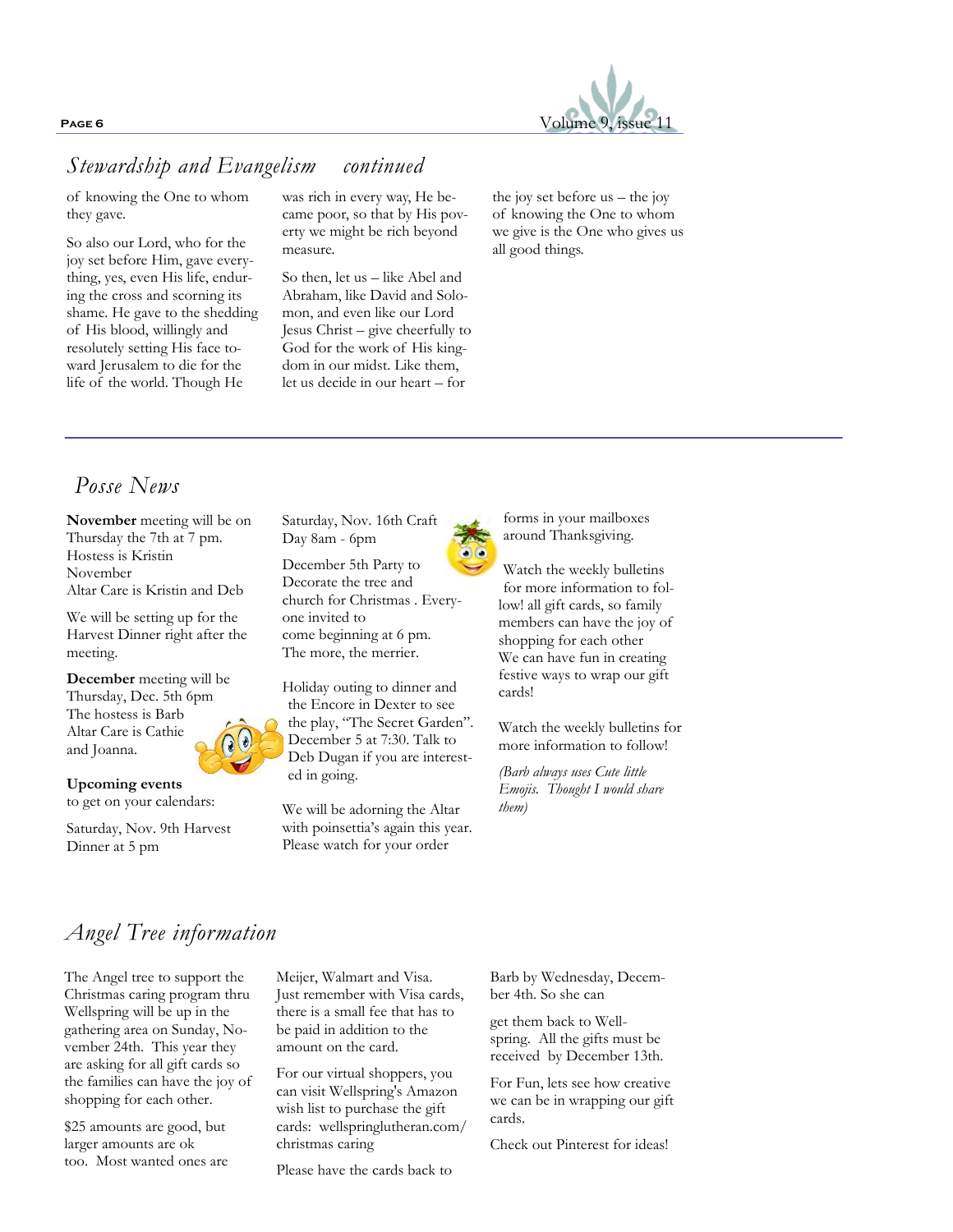

# *Christian Ed info*

The Children's program will be on December 22. The kids will be starting practice on December 1 during the Sunday School hour. Please plan on making sure the children are here so that they will feel confident on the day of the program.

If you have any questions you can contact Elizabeth Eppler.

The Youth Group is planning a Rollerama event January 5 and a lock in after the Euchre tournament February 22.



# *Sausage Stuffing Cream Cheese Bites*

- 1. Heat oven to 400°F.
- 2. Remove puff pastry from the freezer and allow it to thaw for about 15 min. until you can unfold it without breaking. (Make sure you don't let it get too warm.)
- 3. Prepare the STOVE TOP Stuffing according to instructions on box and set aside. In a skillet on stove top, cook sausage until browned and crumbled, set aside.
- 4. In a large bowl with a hand mixer or stand mixer fitted with paddle attachment, mix together cream cheese and 1 egg until creamed together and smooth. Stir in cooked sausage until fully incorpo-

rated. Gently fold in stuffing with a spatula.

- 5. Unfold the puff pastry sheets, roll out each sheet and cut into 12 squares. (The squares don't have to be perfect but each should be about 3-1/2-inch square.) Press 1 square on bottom and up side of each of 24 nonstick muffin pan cups. In a small bowl, whisk the remaining egg with a fork to create an egg wash. Brush the egg wash over the puff pastry, especially the edges. (This will give the pastry a darker golden finish. If you don't use an egg wash that is fine, you'll just get a paler finish.)
- 6. Using a cookie scoop, divide the sausage-cream cheese mixture among the puff pastry cups, using 2 heaping teaspoons of filling per cup. Bake for 12 to 15 min. or until the puff pastry is golden brown. Top with a dollop of cranberry sauce, or serve it on the side. Serve immediately.